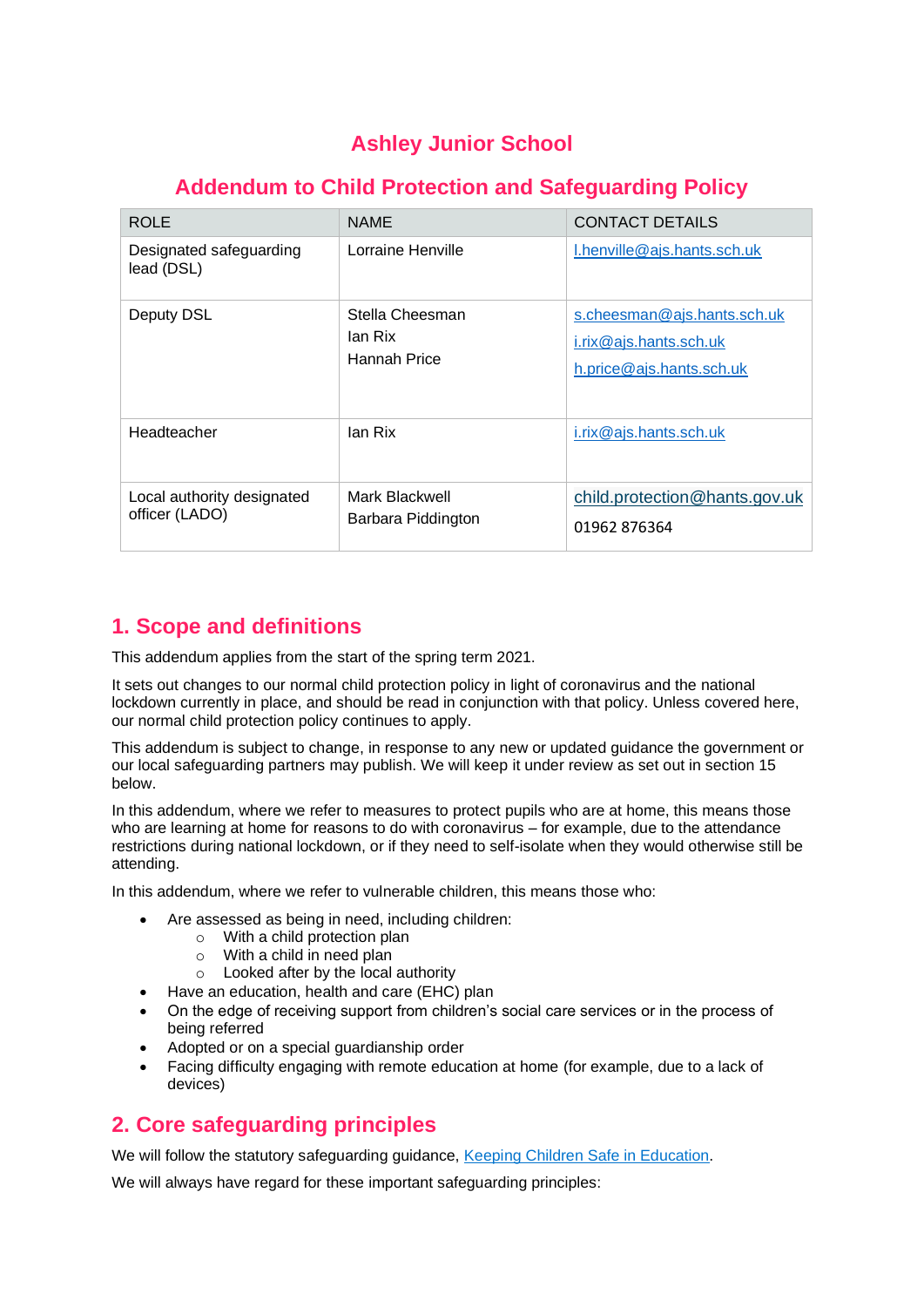- The best interests of children must come first
- If anyone has a safeguarding concern about any child, they should act on it immediately
- A designated safeguarding lead (DSL) or deputy should be available at all times (see section 4 for details of our arrangements)
- It's essential that unsuitable people don't enter the school workforce or gain access to children
- Children should continue to be protected when they are online

### **3. Reporting concerns**

All staff and volunteers must continue to act on any concerns they have about a child immediately. It is still vitally important to do this, both for children at school and those at home.

As a reminder, all staff should continue to work with and support children's social workers, where they have one, to help protect vulnerable children.

## **4. DSL (and deputy) arrangements**

We aim to have a trained DSL or deputy DSL on site wherever possible. If not on site, they are contactable by phone and email. Details of all important contacts are listed in the 'Important contacts' section at the start of this addendum.

## **5. Working with other agencies**

We will continue to work with children's social care, with virtual school heads for looked-after and previously looked-after children, and with any other relevant safeguarding and welfare partners, to help keep children safe.

We will continue to update this addendum where necessary, to reflect any updated guidance.

## **6. Monitoring attendance**

We will continue to take our attendance register. We will follow guidance from the Department for Education on how to record attendance (including for pupils learning remotely) and what data to submit.

During the national lockdown, only vulnerable children and children of critical workers will attend school in person. Where any child we expect to attend school doesn't attend, or stops attending, we will:

- Follow up on their absence with their parents or carers
- Notify their social worker, where they have one

We will make arrangements with parents and carers to make sure we have up-to-date emergency contact details, and additional contact details where possible.

### **7. Peer-on-peer abuse**

We will continue to follow the principles set out in part 5 of Keeping Children Safe in Education when managing reports and supporting victims of peer-on-peer abuse.

Staff should continue to act on any concerns they have immediately – about both children attending school and those at home.

### **8. Concerns about a staff member, supply teacher or volunteer**

We will continue to follow the principles set out in part 4 of Keeping Children Safe in Education.

Staff should continue to act on any concerns they have immediately – whether those concerns are about staff/supply teachers/volunteers working on site or remotely.

We will continue to refer adults who have harmed or pose a risk of harm to a child or vulnerable adult to the Disclosure and Barring Service (DBS).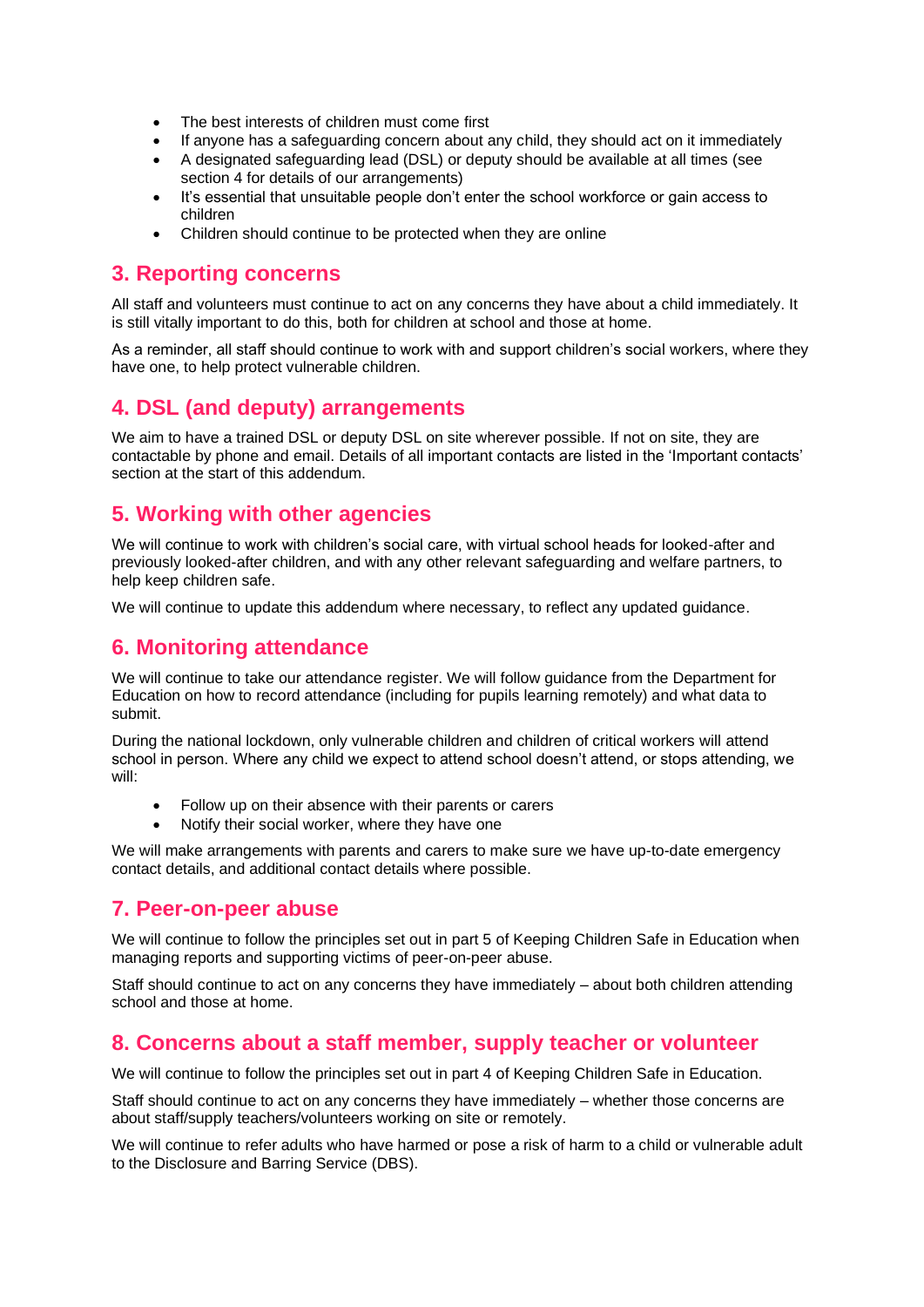We will continue to refer potential cases of teacher misconduct to the Teaching Regulation Agency. We will do this using the email address [Misconduct.Teacher@education.gov.uk](mailto:Misconduct.Teacher@education.gov.uk) for the duration of the COVID-19 period, in line with government guidance.

## **9. Contact plans**

We have contact plans for children who we have safeguarding concerns about, for circumstances where the child is at home.

- Daily contact is made
- Absence is followed up with a phone call or going to the family home
- Contact with social worker if there any concerns

# **10. Safeguarding all children**

#### **10.1 All children**

Staff and volunteers are aware that this difficult time potentially puts all children at greater risk.

Staff and volunteers will continue to be alert to any signs of abuse, or effects on pupils' mental health that are also safeguarding concerns. They will act on concerns immediately in line with the procedures set out in section 3.

#### **10.2 Children at home**

The school will maintain contact with children who are at home. Staff will try to speak directly to children at home to help identify any concerns. They will use school phones and devices to make calls home. Or, if necessary, they will use personal phones but they will withhold their personal number.

Staff and volunteers will look out for signs like:

- Not completing assigned work or logging on to school systems
- No contact from children or families
- Seeming more withdrawn during any class check-ins or video calls

# **11. Online safety**

#### **11.1 In school**

We will continue to have appropriate filtering and monitoring systems in place in school.

If IT staff are unavailable, our contingency plan is to utilise our IT Service arrangement with Harraps and the L.A.

#### **11.2 Outside school**

Where staff are interacting with children online, they will continue to follow our existing Code of Conduct and Acceptable Use of Technology policies.

Staff will continue to be alert to signs that a child may be at risk of harm online, and act on any concerns immediately, following our reporting procedures as set out in section 3 of this addendum

We will make sure children know how to report any concerns they have back to our school, and signpost them to other sources of support too.

#### **11.3 Working with parents and carers**

We will make sure parents and carers:

- Are aware of the potential risks to children online and the importance of staying safe online
- Know what our school is asking children to do online, where relevant, including what sites they will be using and who they will be interacting with from our school